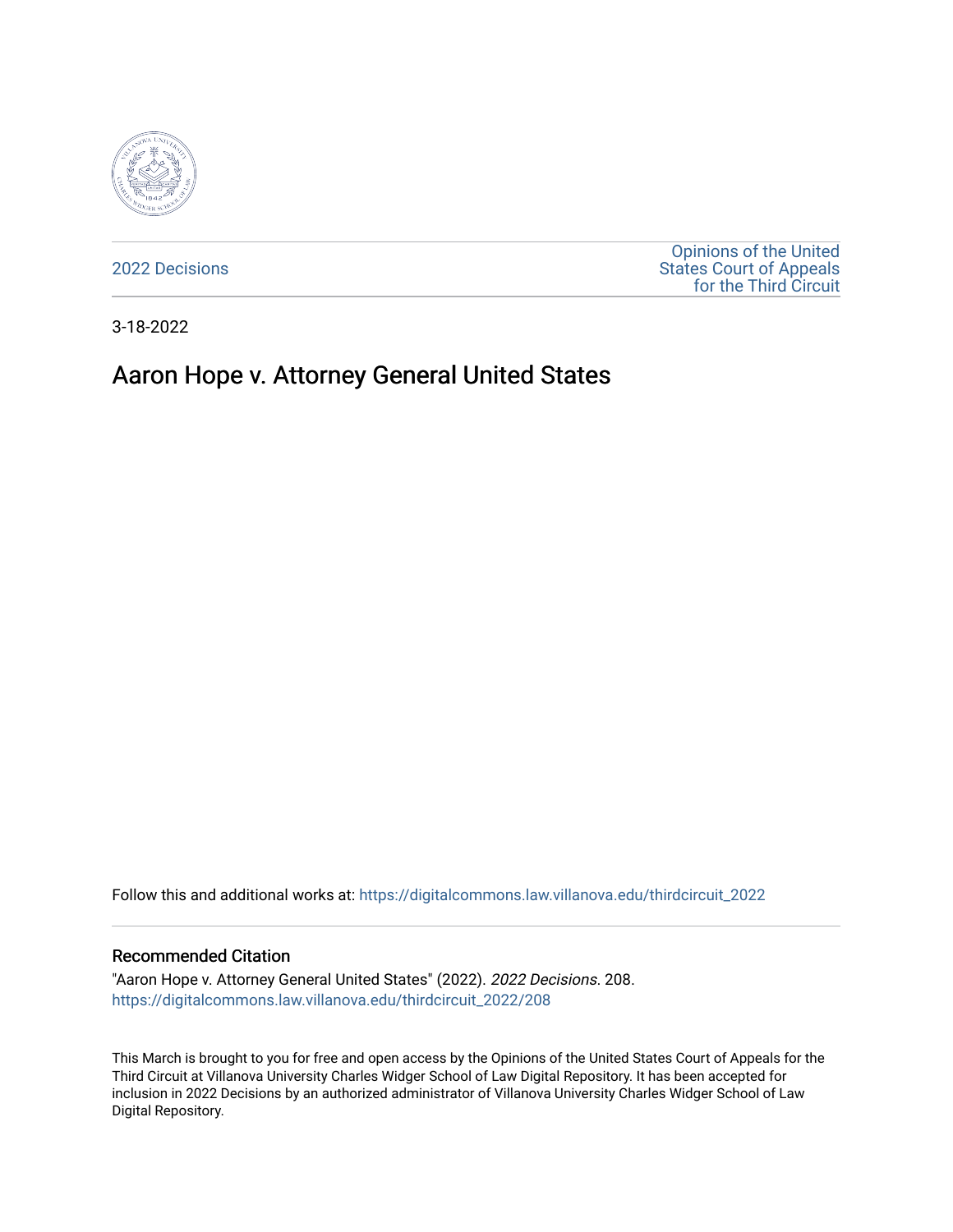### **NOT PRECEDENTIAL**

## UNITED STATES COURT OF APPEALS FOR THE THIRD CIRCUIT

No. 21-2041

# AARON TROY HOPE, Petitioner

v.

# ATTORNEY GENERAL UNITED STATES OF AMERICA  $\mathcal{L}_\text{max}$

On Petition for Review of an Order of the Board of Immigration Appeals (Agency No. 089-415-895) Immigration Judge: Alice Song Hartye

Submitted Under Third Circuit L.A.R. 34.1(a): March 17, 2022

Before: JORDAN, KRAUSE, and PORTER, *Circuit Judges*.

(Filed: March 18, 2022)

 $\mathcal{L}_\text{max}$ 

OPINION  $\mathcal{L}_\text{max}$ 

This disposition is not an opinion of the full Court and, under I.O.P. 5.7, is not binding precedent.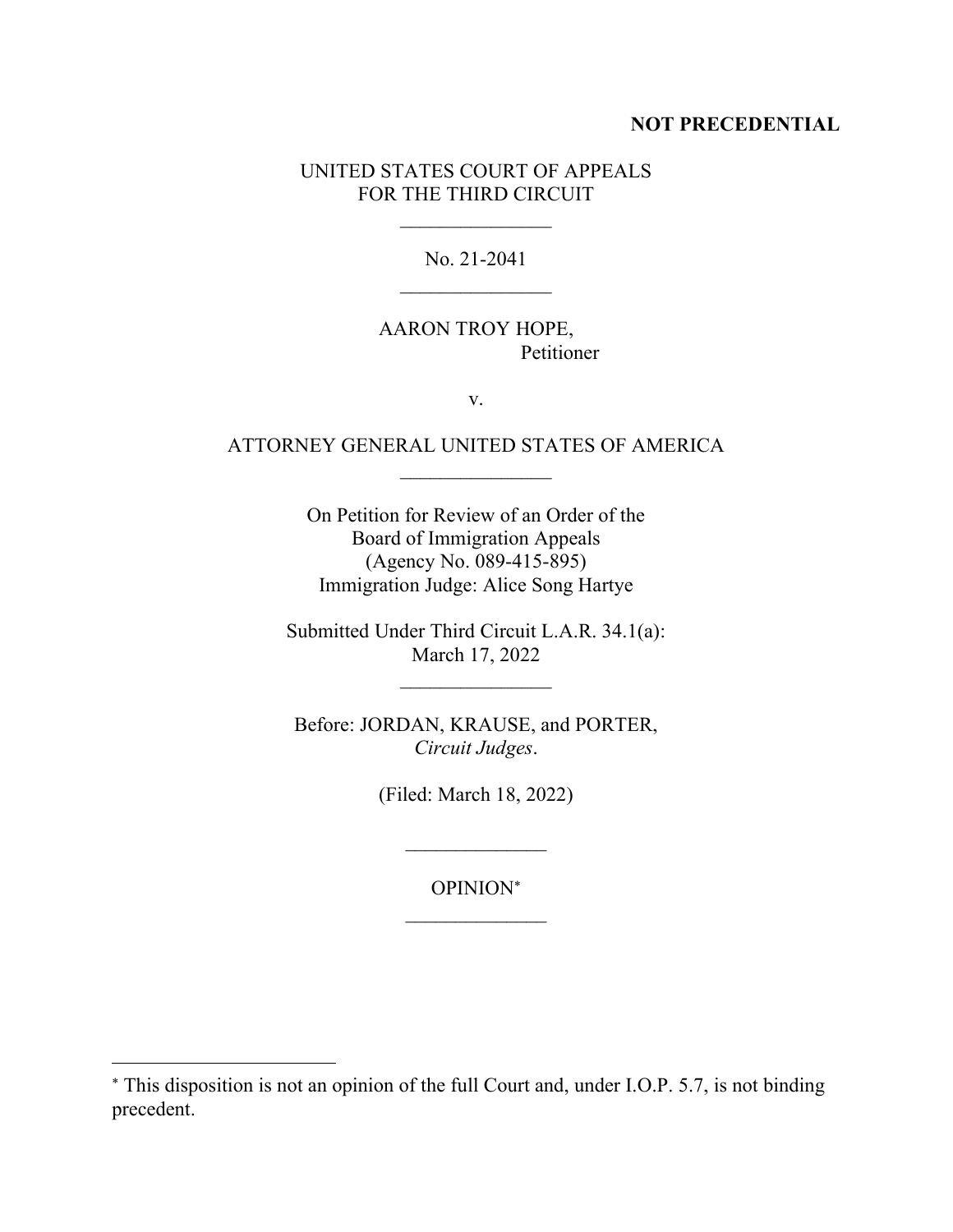#### PORTER, *Circuit Judge*.

Aaron Troy Hope, a citizen of Trinidad and Tobago, petitions for review of a Board of Immigration Appeals ("BIA") decision affirming his order of removal. We will deny his petition for review.

I

Hope is a permanent resident. He is 34 years old. In 2013, he was twice convicted of identity theft under New York state law. He was convicted once more four years later, this time of conspiracy to present counterfeit postal money orders. 18 U.S.C. § 500. The Department of Homeland Security sought to remove Hope to Trinidad based on, among other things, having two or more convictions for crimes of moral turpitude. 8 U.S.C.  $\S 1227(a)(2)(A)(ii)$ . Hope asserted that the Immigration Judge ("IJ") could not consider his 2013 state convictions for identity theft because they had been at issue in a prior cancellation of removal proceeding. But Hope was unsure this was accurate, and, in any event, he failed to present supporting evidence. In the alternative, Hope sought relief under the Convention Against Torture ("CAT"), testifying that if removed he would likely be tortured and killed by his father, a police officer in Trinidad who abused him as a child.

The IJ concluded Hope was removable based on his two New York convictions, which the IJ concluded were crimes of moral turpitude. The IJ also concluded that Hope was not eligible for CAT relief because he had not shown a likelihood of future torture or that his father was acting under color of law.

2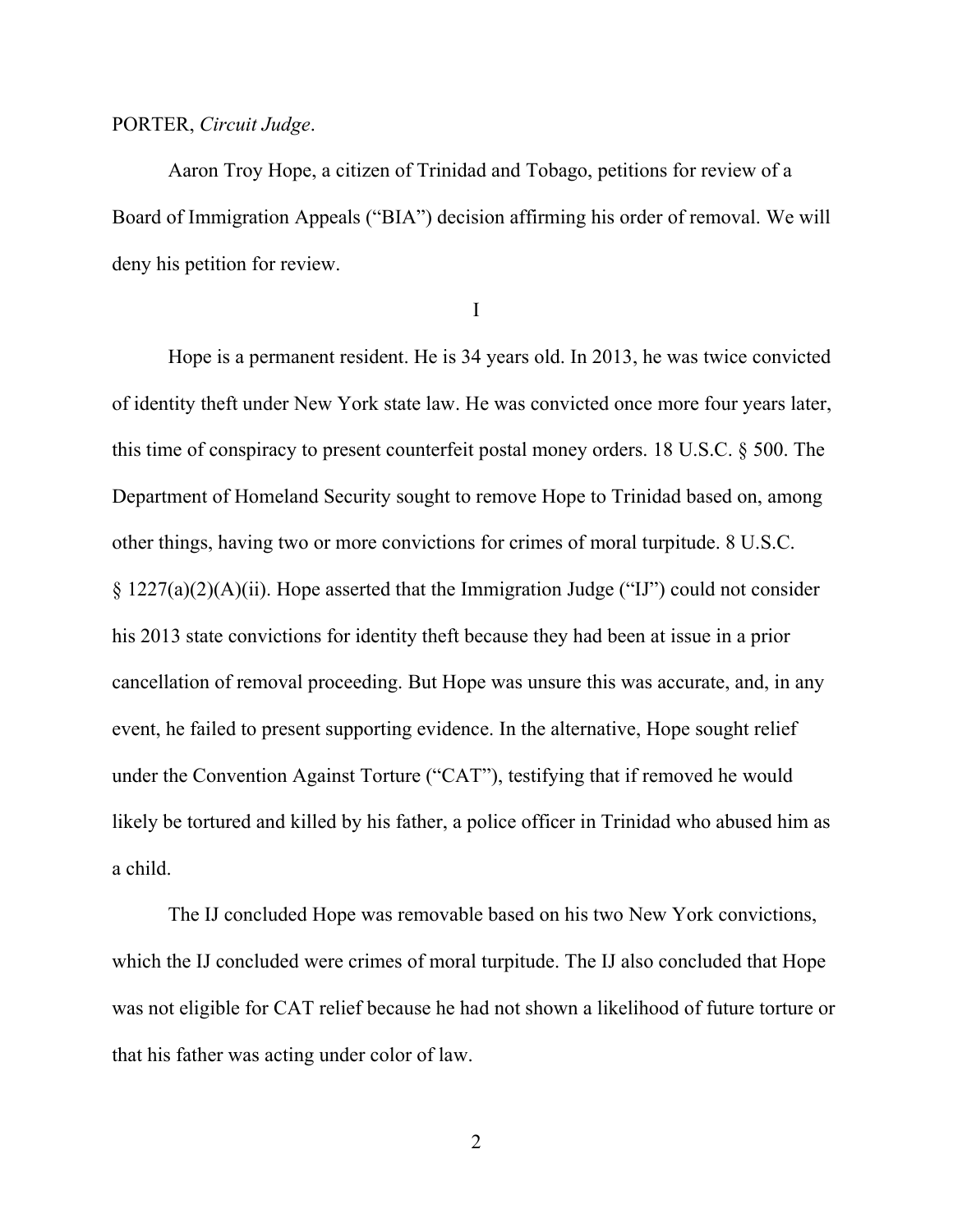The BIA affirmed. The BIA upheld the IJ's conclusion that Hope has two or more convictions for crimes of moral turpitude, as Hope had not "meaningfully contested" that finding on appeal and so had forfeited any objections to it. A.R. 4. The BIA also upheld the IJ's denial of CAT relief, agreeing that Hope had failed to show a likelihood of future torture.

### $II<sup>1</sup>$

Hope first argues that his 2013 convictions may not be counted as crimes of moral turpitude because they had been at issue in a prior proceeding. Hope concedes he failed to raise this issue before the BIA. The record confirms that. We lack jurisdiction over issues not raised before the BIA, so we will not review this forfeited argument. *See Abdulrahman v. Ashcroft*, 330 F.3d 587, 594–95 (3d Cir. 2003).

Hope next argues that the IJ erred by denying CAT relief. To get CAT relief, Hope had to show he would likely be tortured if removed to Trinidad. 8 C.F.R. § 1208.16(c)(2). The IJ's prediction of future events is a factual finding. *See Galeas Figueroa v. Att'y Gen.*, 998 F.3d 77, 92 (3d Cir. 2021); *Kaplun v. Att'y Gen.*, 602 F.3d 260, 271 (3d Cir. 2010). "The standard of review is the substantial-evidence standard: The agency's 'findings of fact are conclusive unless any reasonable adjudicator would be compelled to conclude to the contrary.' " *Nasrallah v. Barr*, 140 S. Ct. 1683, 1692 (2020) (quoting 8 U.S.C. § 1252(b)(4)(B)). This standard is "highly deferential." *Id.* 

<sup>&</sup>lt;sup>1</sup> We have jurisdiction over the petition under 8 U.S.C. § 1252(a)(1).